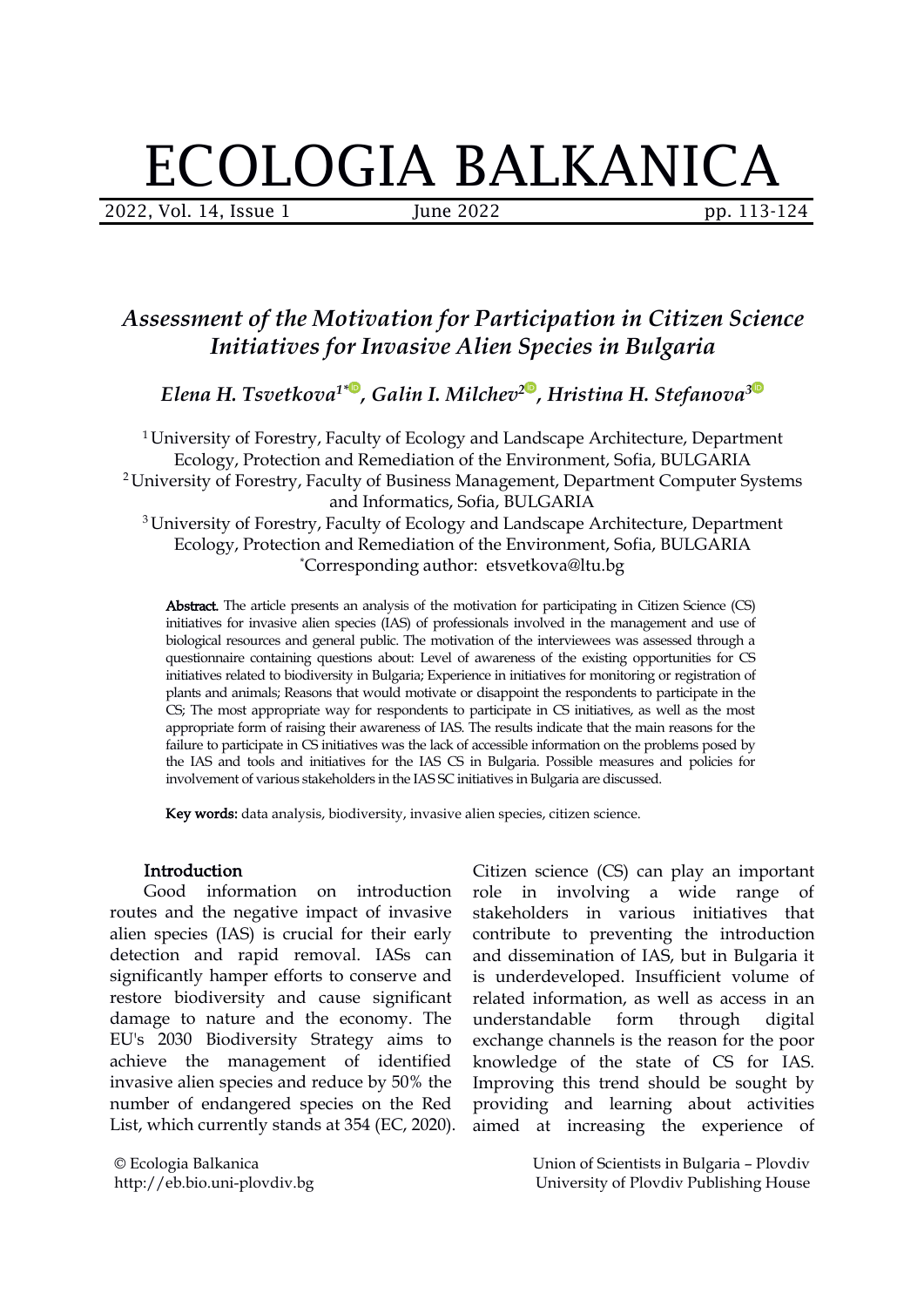individual groups of participants in the monitoring of IAS. With the appropriate tools, a higher level of motivation can be achieved for their involvement in the process of registration of individuals from the flora and fauna. The level of awareness about the existing opportunities for CS initiatives for biodiversity in Bulgaria, the available registration/monitoring of plant and animal habitats, the main reasons that would motivate or disappoint the respondents to participate in CS. Together [wit](https://orcid.org/0000-0002-7943-3049)h the most participate in CS initiatives and the forms for raising their awareness about IAS, they are criteria whose assessment and analysis can be used to solve the problem of low interest and motivation of non-professionals in this field.

Approaches related to the assessment of motivation. It is essential here to study the importance of the relationship between professionals and non-professionals. One way to do this is to combine a survey with separate data sets (Wu et al., 2014) to obtain the appropriate number of interrelated topics, with the subsequent analysis performed on the basis of an accepted standard thematic process of coding responses and inductive code generation. In order to increase motivation, it is necessary assignment of authentic and diverse evaluation tasks, providing effective participate, in feedback, as well as clarification of the set goals together with internal motivation. When the response rate is low, it is impossible to correctly interpret and use the responses of the respondents, which creates a number of problems (Hoel & Dahl, 2019). In such a case, it is necessary to assess where the motivation to participate breaks down, and where and how it makes sense to focus efforts on overcoming the problem. Regarding the behavior of those who rarely

experience in initiatives for the value of their own participation for the appropriate way for respondents to various activities and initiatives, which assessment and motivation from the 'Internal External Motivation Scale' can be perspective of both biodiversity used to collectand process data from to provide activities related to the improve-participation. In other-approaches most cases the reasons can be found in their willingness to invest up to 5 minutes in the process. In terms of motivation, factors such willingness to participate at all; perception of autonomy and competence; significance; personal value, commitment to the participation of others; understanding benefit of others. The approaches for assessing the motivation should also take into account the connections and in [te](https://orcid.org/0000-0003-2941-1746)rms of knowl[ed](https://orcid.org/0000-0003-0356-6555)ge of the subject related to the effectiveness of the individual groups of participants in them. Dependence has been found according to which the internal motives for engagement problems of the surveyed professionals increase in a positive direction, while that of the others decreases over time (Tasgin & Tunc, 2018). Approaches such as the 'Effective Participation Scale' or the different surveys. The first is suitable for use at both the institutional and peripheral levels, allowing for an assessment of the impact of interventions to improve social participation - data allowing for comparison between participants, interventions and programs (Van Brakel et al., 2006). The scale allows collection on participation and assessment of the impact of interventions to measuring motivation to particular in initiatives involving physical activity and leisure, in order to establish a comprehensive measure, a check on the internal coherence and validity of the criteria of the Motivation Scale for Physical Activity and Leisure (PALMS) is added, as well as testing individual models in confirmatory factor analysis (Roychowdhury, 2018). Despite the fact that the data from the surveys provide valuable information for both institutions and citizens, there is a worldwide trend of

or never participate in online initiatives, in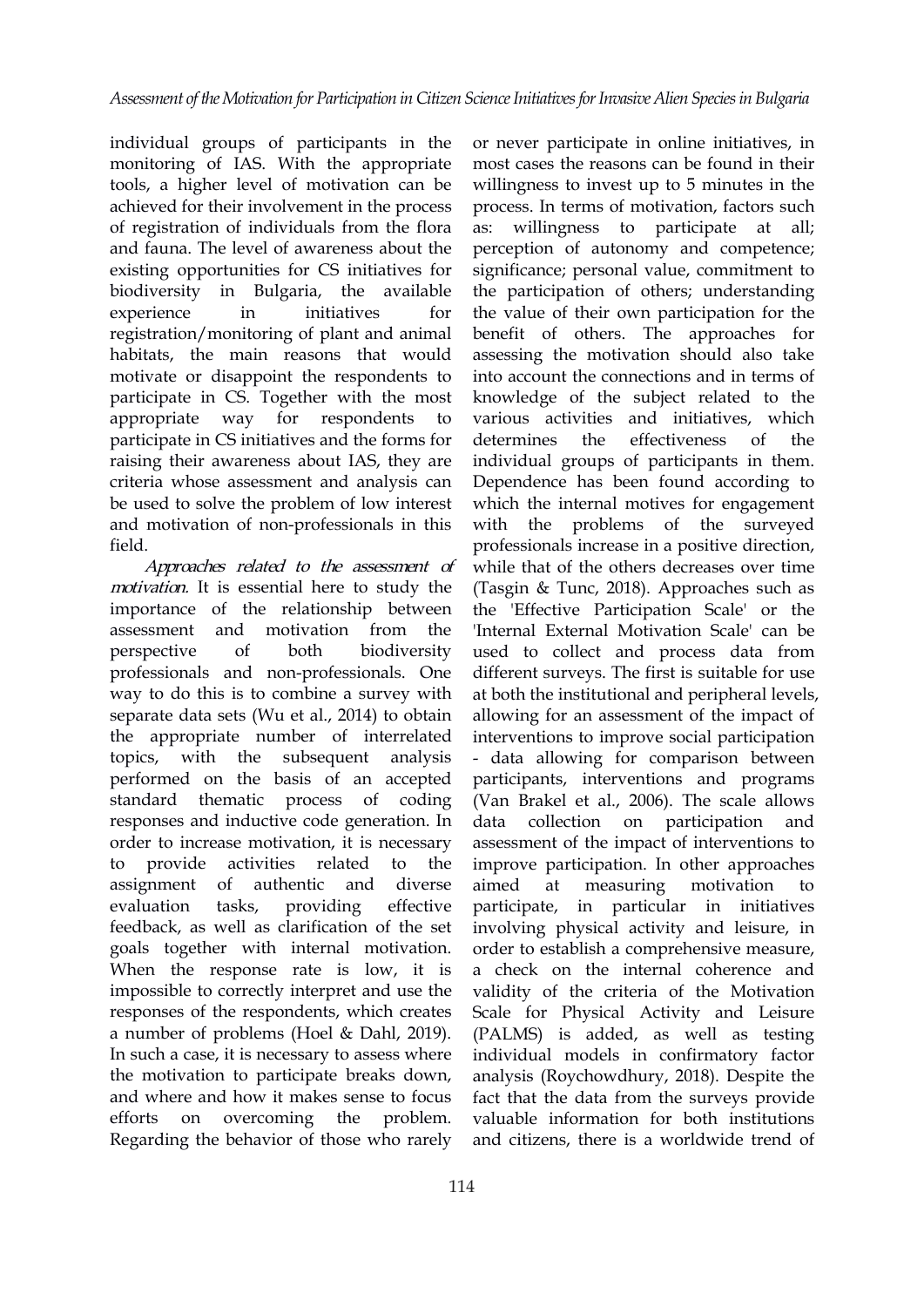decreasing participants in them and, respectively, in the degree of answers given. Negative impact on future research may be caused by attempts to persuade or pressure for mandatory participation, which is counterproductive in the long run. An alternative approach to achieving higher levels of response may be to focus on the self-motivation of respondents in the species, along surveys (Wenemark et al., 2011). Based on respondents - motivation, the use of the 'Self-Determination Theory', which provides a theoretical framework on how to stimulate inherent [mo](https://orcid.org/0000-0002-7943-3049)tivation, a redesign approach to relevant surveys can be used, measuring the effect in terms of response rate, participant satisfaction and data quality. Such an approach will also have an effect on the accumulation of positive experience by the respondents. Regardless of the approach used to assess motivation, it should be borne in mind that even a small dropout rate can affect bias and unrepresentative information (Ekholm et al., the early warning of the 2009).

CS for the IAS. CS plays an important role in engaging a wide range of stakeholders and the general public on the issue of IAS, whose biological invasions are an increasing challenge to individual countries in terms of measures needed to prevent environmental problems at local and national level. level. Any collection and analysis of environmental and/or biological data, including data quality control, important. undertaken by members of the general public, as individuals or as organized groups of citizens, with the guidance and/or environmental problems and/or community issues are treated as CS (Encarnação et al., 2021). In this process, the measures and initiatives taken need to be widely available and known to the general public in order to achieve a good level of its involvement. Good road awareness and the negative impact of IAS are crucial for early detection and prevention of their spread. In this sense, CS can be very successfully involved and patterns compared

assistance of scientists to solve methods-for-quantifying-their-efforts-and, greatly increase the effectiveness of the actions taken to prevent the introduction of IAS. When assessing the propensity to participate in such initiatives, surveys should take into account the extent to which they are applicable and possibly whether it is necessary to adapt methods and approaches to the studied ecosystems and species, along with the profile of respondents - motivation, level of engagement, social status, gender and age. In order to avoid obtaining fragmented data collect[ed](https://orcid.org/0000-0003-0356-6555) from various citizen i[nit](https://orcid.org/0000-0003-2941-1746)iatives related to the IAS, it is necessary to use an open and accessible platform for uploading data from CS sources (Cardoso et al., 2017), which reflects validated data. in an easy-to use web service, in line with the EU's strategic open science priority. Once the data has been validated by the competent authorities of the Member States regarding the IAS Regulation, they will contribute to warning of the IAS by complementing the official monitoring systems, while raising citizens' awareness. The emergence of new, potentially invasive taxa, in addition to adverse effects on the environment, may directly affect some economic activities. Early detection and action is most cost-effective in terms of the resources needed to address the problem. For this reason, from a public point of view, CS's initiatives in this direction are extremely Volunteers providing. information are a key part of such initiatives. In order for their participation to become more widespread, it is necessary to develop accordingly, to assess their contribution to the detection of alien species (Pocock et al., 2017). In this way, there will be a tool for the objective assessment of the use of CS as a monitoring tool in the discovery of IAS deposits. Qualitative data collected by volunteers can greatly increase the range of the sample, fill gaps in the distribution of species, and improve habitat suitability to professionally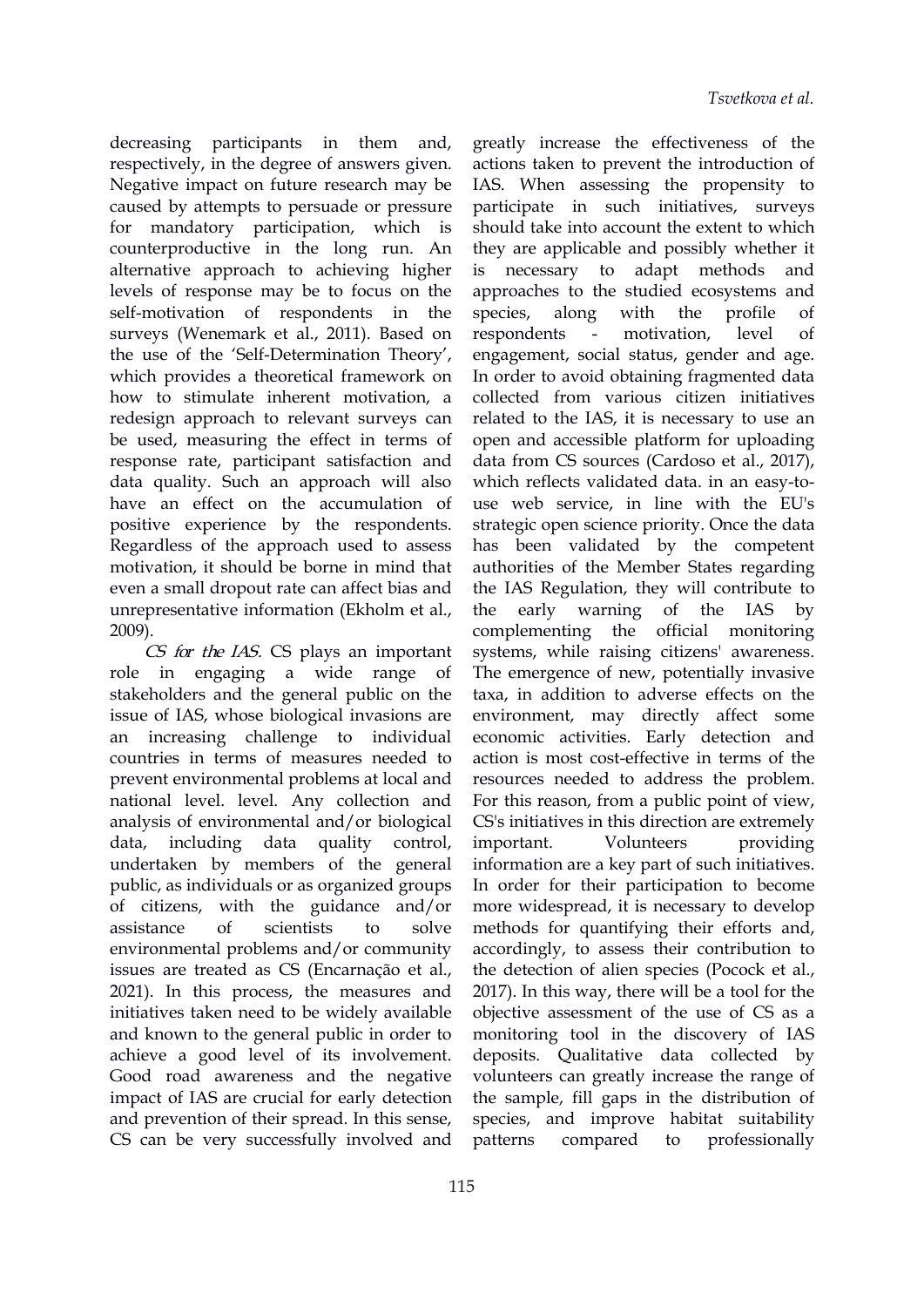generated datasets used alone (Crall et al., 2015). The addition of voluntary data does not significantly change the performance of models generated by professional data sets, but changes the fitness surface generated by the models, making them more realistic. This helps CS to expand the scope of data collection and monitoring for IAS.The establishment of monitoring networks involving a wide range of professionals and monitoring process, as well as the pooling of data, are key to the effectivene[ss](https://orcid.org/0000-0002-7943-3049) and success of any initiatives related to improving knowledge about the dissemination of IAS.

In order to avoid obtaining fragmented data collected from various citizen initiatives related to the IAS, it is necessary to use an open and accessible platform for uploading data from CS sources (Cardoso et al., 2017), which reflects validated data. In an easy-to use web service, in line with the EU's strategic open science priority. Once the data has been validated by the competent authorities of the Member States regarding the IAS Regulation, they will contribute to the early warning of the IAS by complementing the official monitoring systems, while raising citizens' awareness. The emergence of new, potentially invasive taxa, in addition to adverse effects on the environment, may directly affect some economic activities. Early detection and action is most cost-effective in terms of the resources needed to address the problem. For this reason, from a public point of view, CS's initiatives in this direction are extremely information are a key part of such initiatives. In order for their participation to become more widespread, it is necessary to develop methods for quantifying their efforts and, accordingly, to assess their contribution to the detection of alien species (Pocock et al., 2017). In this way, there will be a tool for the objective assessment of the use of CS as a monitoring tool in the discovery of IAS deposits. Qualitative data collected by

non-professionals involved in the helps CS to expand the scope of data volunteers can greatly increase the range of the sample, fill gaps in the distribution of species, and improve habitat suitability to professionally generated data sets used alone (Crall et al., 2015). The addition of voluntary data does not significantly change the performance of models generated by professional data sets, but changes the fitness surface generated by the models, making them more realistic. This collection and monitoring for IAS. The establi[sh](https://orcid.org/0000-0003-0356-6555)ment of monitoring [net](https://orcid.org/0000-0003-2941-1746)works involving a wide range of professionals and non-professionals involved in the monitoring process, as well as the pooling of data, are key to the effectiveness and success of any initiatives related to improving knowledge about the dissemination of IAS.

important. Volunteers providing Research Fund at the Ministry of Education Approach to assessing the level of awareness regarding CS for IAS in Bulgaria. In Bulgaria, in recent years, studies on the motivation for involvement in various environmental initiatives have been conducted by Bancheva (2015), Bancheva- Preslavska & Bezlova (2018), Bancheva- Preslavska & Dallmer (2020) and others. Very little is known about the state of CS for IAS in Bulgaria. COST action CA17122 'Increasing the understanding of alien species through citizen science', addresses multidisciplinary research in connection with the development and implementation of CS. In implementation of this COST action, the project 'State and prospects of citizen science for invasive alien species in Bulgaria' is being implemented, funded by the and Science. The project has developed a specialized web-platform for registering information about the IAS and its sharing [\(https://invazivnividove.ltu.bg/](https://invazivnividove.ltu.bg/)) with a survey on public attitudes to IAS-related initiatives.

The main goal of this study is to assess the motivation of the general public in Bulgaria to participate in CS initiatives for IAS.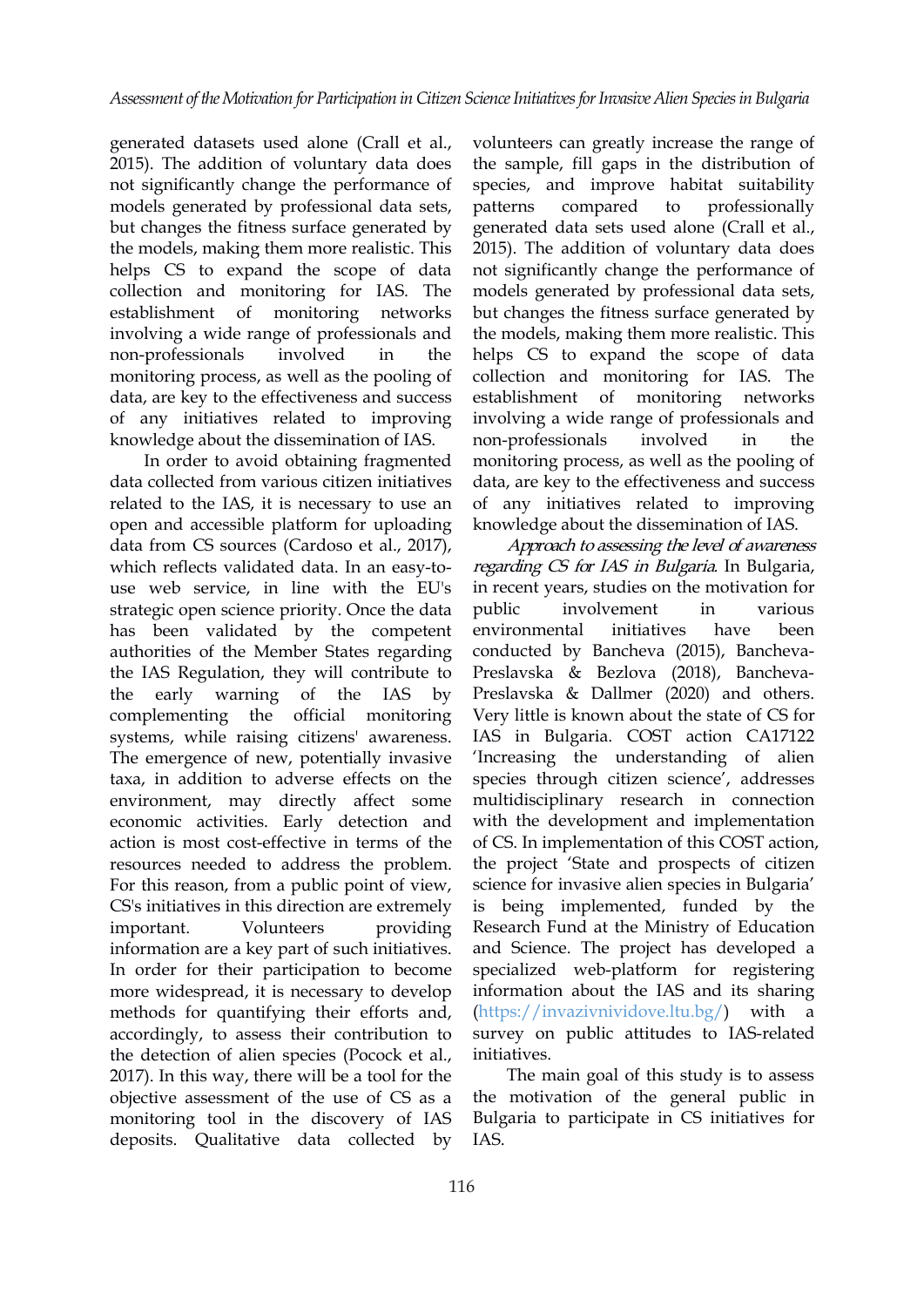#### Material and Methods

Questionnaire surveys were conducted to assess the existing CS initiatives related to IAS, the level of IAS awareness of different groups of society and their motivation to participate in CS were assessed through a others. About 1/3 of questionnaire survey asking respondents to make judgments about their own level of knowledge about: the level of awareness of about existing IAS CS initiatives in Bulgaria; the experience in monitoring or registration of plants and animals; the motivation and appropriate ways to participa[te](https://orcid.org/0000-0002-7943-3049) in CS; the most appropriate approach for IAS awareness raising.

questioned: professionals (with educational  $\frac{20}{18}$ background in biology or with professional  $\begin{bmatrix} 18 \\ 16 \\ 14 \end{bmatrix}$  12.7 activities related to the bio resources) and non-professionals (not connected with bio resources).

Results and Discussion<br>The survey included 616 respondents,<br>ading 259 of them professionally dealing The survey included 616 respondents, **is the survey included 616 respondents,**<br>including 259 of them professionally dealing with biological objects, and the rest are representatives of the general public - non professionals. The distribution by age and  $\Big|_{{\mathcal X}}$  Non-professional sex in the two groups is identical, except that  $\frac{1}{30}$ among professionals the group of 15-20 year  $\frac{30}{25}$ olds is missing (Fig. 1). The share (over 93%)  $\begin{array}{|c|c|c|}\n\hline\n & 20 & 15.7\n\end{array}$ of the respondents who are professionally  $\begin{bmatrix} 15 \end{bmatrix}$ engaged in biological sites and are in the 10 active working age 21-60 years is significant, which makes the results of the survey<br>representative in terms of the survey representative in terms of the implementation of European policies related<br>to biodiversity conservation in Bulgaria representative in terms of the representative in terms of the same is a series of the same series in terms of the same series of the implementation of European policies related to biodiversity conservation in Bulgaria to biodiversity conservation in Bulgaria.  $\begin{bmatrix} 4 & 3 & 8 \\ 1 & 1 & 1 \end{bmatrix}$ Fulfilling one of the specific objectives of the survey, in terms of citizen society participation in citizen science initiatives, over 82% of non-professionals surveyed are under the age of 40, with more than  $50\%$  of them being young people under the age of 20. The knowledge, motivation and activity of young people is essential for solving modern environmental problems. The relevance of the study is confirmed by the

result that respectively for about 58% of professionals and 42% of non-professionals, working with biological objects is related to their hobby. The main share is of tourists, photographers and the surveyed professionals have noted that they fall into the group of students, respectively master, doctor or bachelor 3, 4 course. The share of non-professionals who are students or bachelors from the initial courses of study is significant, these are almost 2/3 [o](https://orcid.org/0000-0003-2941-1746)f the respo[nde](https://orcid.org/0000-0003-0356-6555)nts.



Fig. 1. Distribution of respondents by gender, age and professional status

majority of respondents (professionals and non-professionals) awareness of the importance of IAS is from medium to unsatisfactory level (Fig. 2). As expected, the share of positive responses among professionals is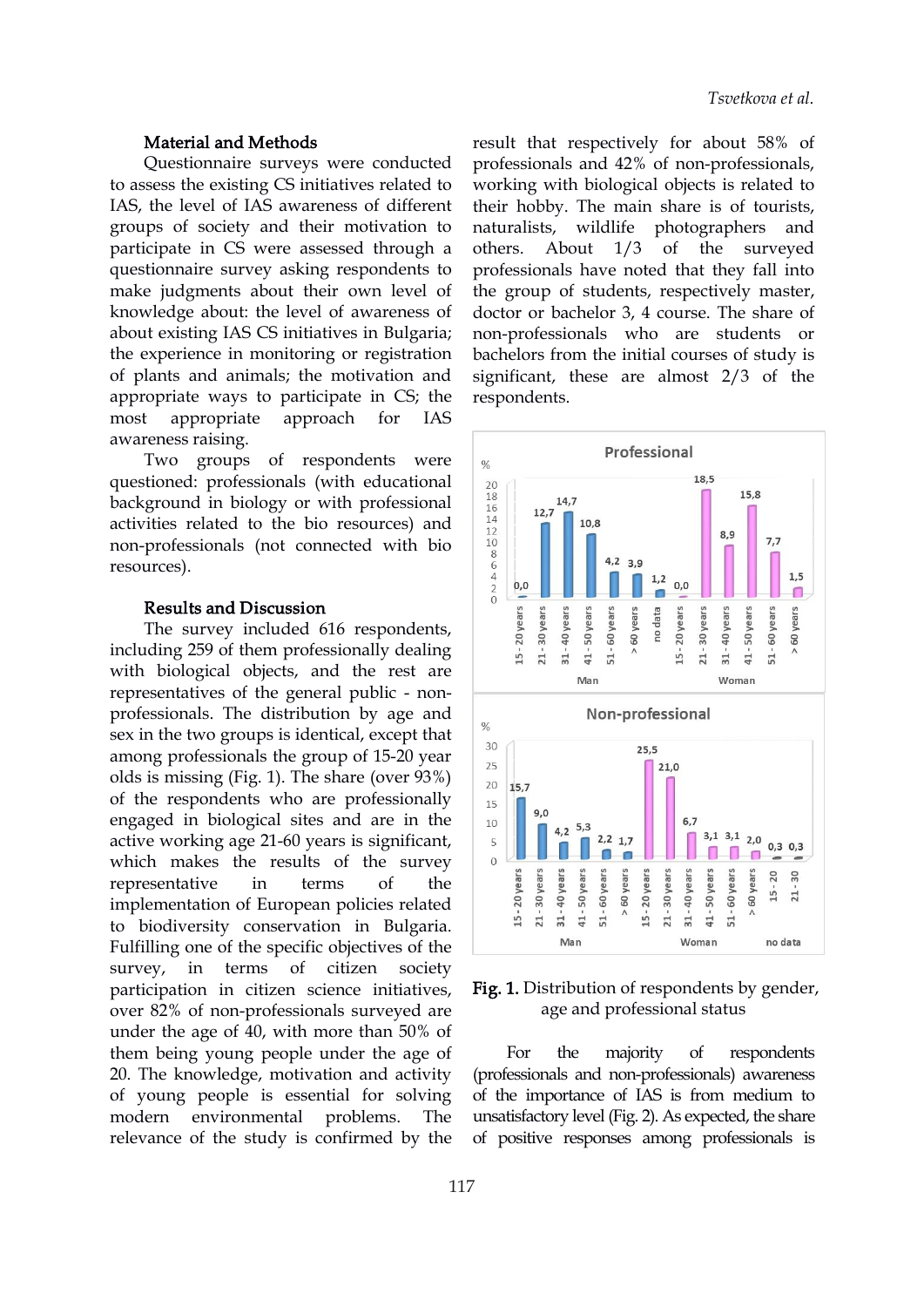higher. The only exceptions are two issues concerning the distribution of IAS in their natural habitats and their socio-economic impact. There are no significant differences in the answers to these questions between professionals and non professionals.



Fig. 2. Awareness of Invasive Alien Species (IAS).<br>Legend:

1\*. Do you think that the term "invasive species" should refer to organisms that have a negative impact, regardless of whether they are expanding their range?

2\*. Do you think that the term "invasive species" should refer to organisms that expand their range, regardless of their impact?

3\*. Do you think that some species can be considered "invasive" in the places of their natural distribution?

4\*. Do you consider invasive species to be one of the main threats to biodiversity?

5\*. Do you think that invasive species can have a positive socioeconomic impact?

6\*. Have you encountered information about invasive species in various information sources?  $7^*$ . Did you know that a Regulation on invasive alien species has been adopted in the European Union (Regulation No. 1143/2014)?

8\*. Can you name one or more invasive alien species relevant to the European Union?

9\*. Would you name a pet that is an invasive species of importance to the European Union? 10\*. Can you give an example of the negative impact of invasive species?

11\*. Can you indicate a way/way for introduction (transfer) of alien species in Bulgaria?

 $12^*$ . Can you name a structure/organization that you think is responsible for preventing the penetration and spread, as well as the control of invasive alien species in Bulgaria?

professionals indicate a structure/organization that is responsible for preventing the penetration, dissemination and control of IAS in Bulgaria. In the general public, the percentage is approximately twice as low.More than 60% of professionals believe that the term 'invasive species' should refer to organisms that expand their range, regardless of their impact, and that IASs are one of the main threats to biodiversity. On the other hand, for non-professionals this

More than 73% of the surveyed share is about 15 points lower and is in the range between 44-46%.

> Just over 50% of professionals can indicate one or more IAS relevant to the EU for nonprofessionals, this percentage is about 30 points lower. This is a clear sign of the low awareness of both the general public and the experts regarding the IAS in Bulgaria. Unfortunately, just over 46% of the surveyed professionals have found information about invasive species in various information sources, this share is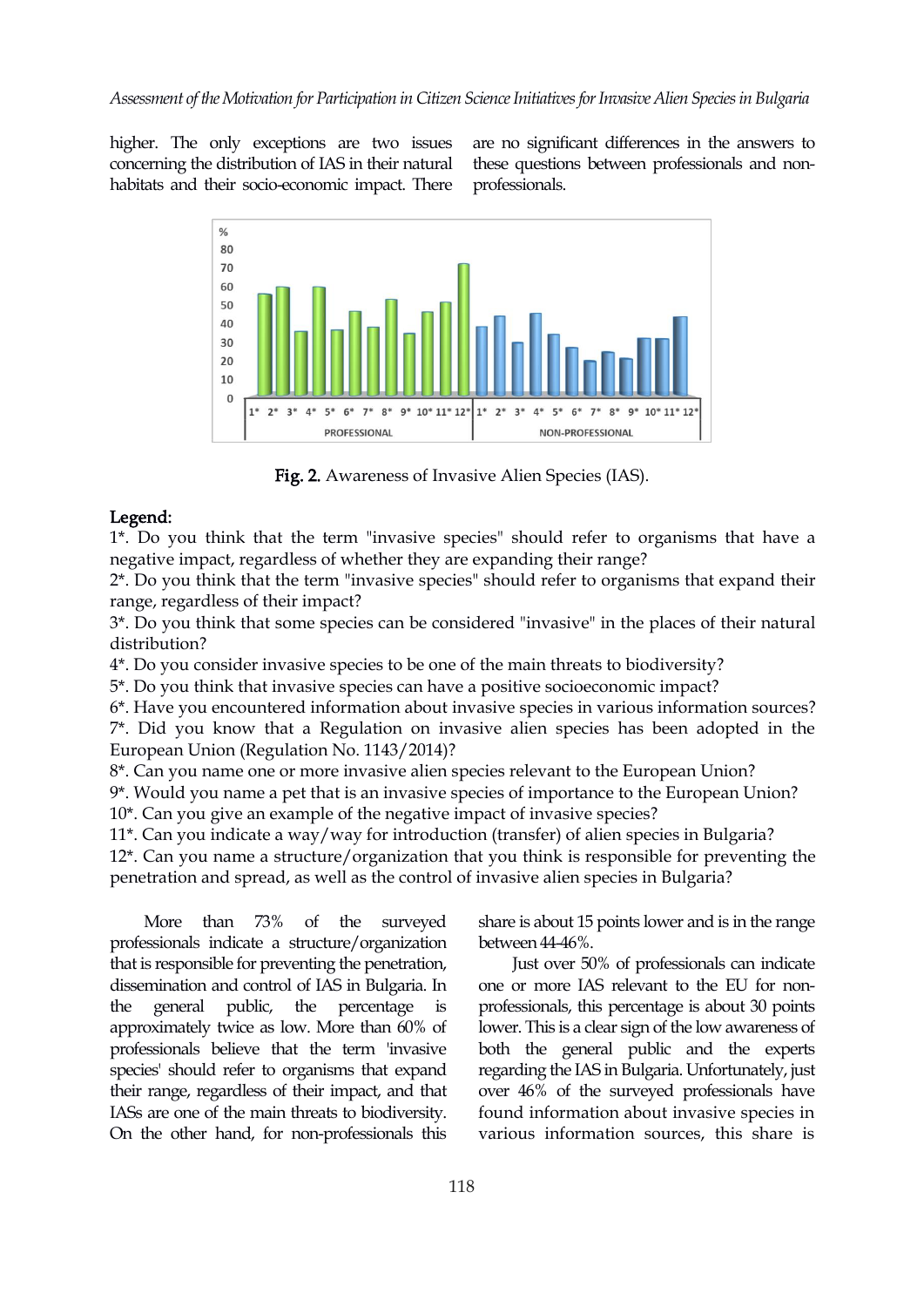more than 20 points lower among non professionals. The results show the observed (Fig. 3). An exception, according insignificant awareness of both experts and the general public regarding the important issue of IAS in Bulgaria. The lack of well structured information campaigns aimed at both experts and the general public is clearly evident in the results obtained. Despite the fact that IAS have a strong media coverage and this issue is not journalistic and media interest, their role in terms of biodiversity has been [pr](https://orcid.org/0000-0002-7943-3049)oven. This gives us reason to look for errors in terms of awareness on this issue, both in terms of professionals and the general public. The survey clearly outlined the gaps and white spaces in this direction. Less than 40% of professionals and respectively less than 20% of non-professionals are familiar with the adopted regulation regarding IAS in the EU, this share is extremely small. Compared to other European countries, and here comes the role of CS, through the transfer in an accessible way of knowledge and fluctuations in the answers of the two competencies from experts to the general public. Despite the lower awareness of both experts and non-professionals regarding the IAS. With regard to the question of who we need to inform, if we notice a mass multiplication of plant and animal species in nature. Both groups of respondents put in the first place the structures of the Ministry of Environment and Water, environmental NGOs, the structures of the Ministry of Agriculture, Food and Forestry, including the Executive Forest Agency and others, etc. In this respect, there are no significant differences in the answers of both professionals and non-professionals. Both groups of respondents know the roads and are clear about the principle of alerting the competent authorities in the country in case of environmental problems.

Regarding the next section of the survey, concerning the level of awareness of institutions the existing IAS initiatives in the UK, no

significant differences in responses were to experts, according to 2/3, of which the initiatives to promote CS, means conducting activities to promote science among the general public. In contrast, among non professionals this share is insignificant, less than 15% of respondents answer positively.

attractive and does not represent animals, experts and professionals answer a Logically, in terms of experience in the observation or registration of plants and higher percentage of positive questi[on](https://orcid.org/0000-0003-2941-1746)s. It is note[wor](https://orcid.org/0000-0003-0356-6555)thy, however, that the general public, despite the fact that it has not participated in such initiatives and rarely receives information about such events and actions, readily responds that it would participate in the implementation of such activities (Fig. 4).

A significant part of the study is the issues related to motivation and appropriate ways of participation of both experts and the general public in initiatives related to CS and in particular IAS. Despite the groups of respondents, Factors that would motivate them to participate in CS-related initiatives are similar (Fig.  $5$ ) In the first place, both groups outline the care for nature, followed by the commitment to contribute to nature conservation, etc.

The two leading reasons that limit the participation of respondents in CS-related initiatives are, respectively, the lack of time and the lack of sufficient information about similar opportunities and actions related to citizen initiatives for IAS (Fig. 6).

The importance of scientific institutions and the scientific community for initiating activities related to CS is clearly outlined in the answer to the question related to the most appropriate and convenient way to participate in such activities (Fig. 7). More than half of the respondents from both groups outline the leading role of research in organizing CS-related initiatives.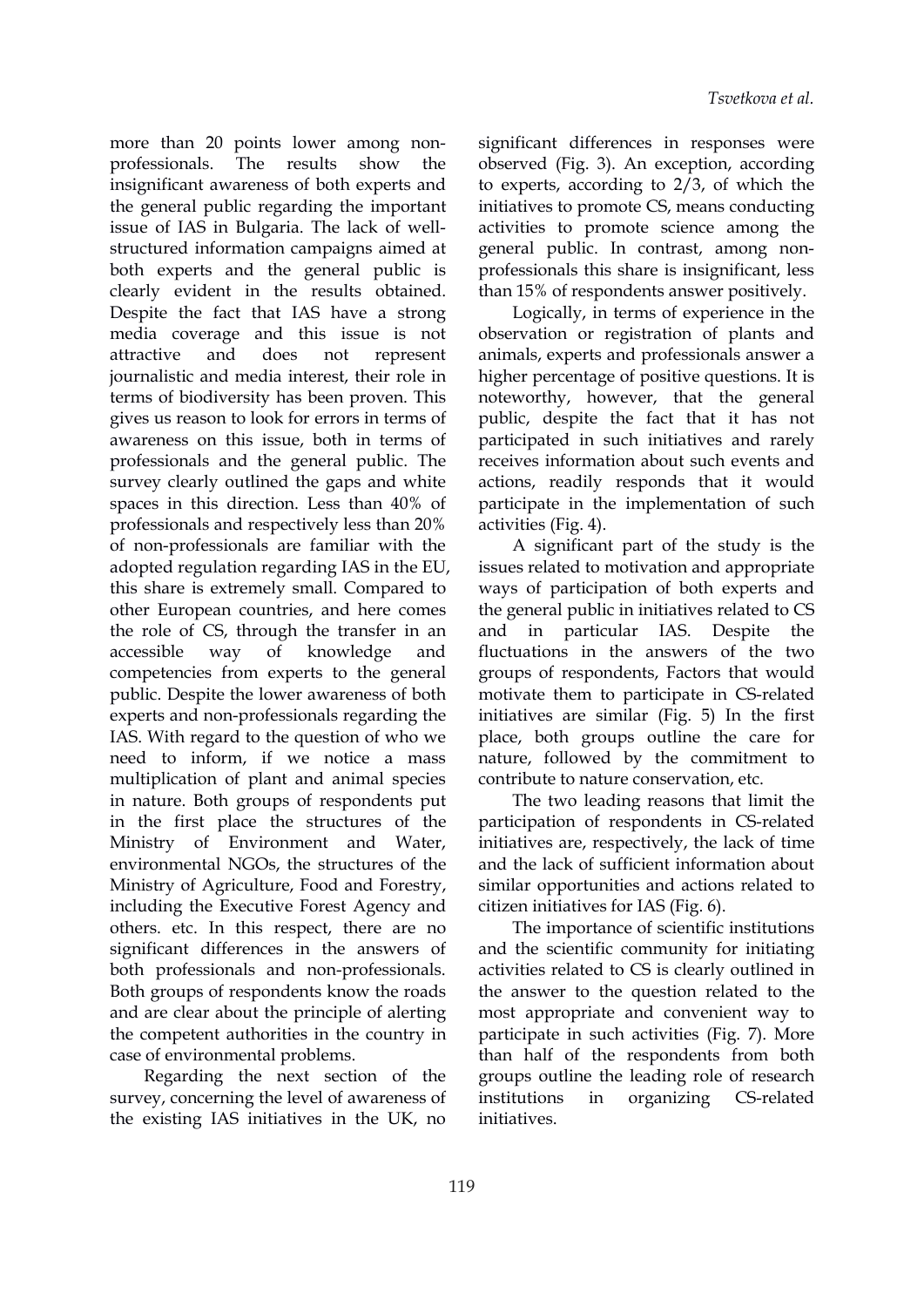*Assessment oftheMotivation for Participation in Citizen ScienceInitiativesforInvasive Alien Speciesin Bulgaria*



Fig. 3. Answers to the question "What do you think the term" citizen science "means?".

### Legend:

1\*. Transfer of knowledge from professionals to non-professionals (trainings, information campaigns).

- 2\*. Sharing information on Facebook forums.
- 3\*. Voluntary collection of information and its provision for subsequent analysis and use.
- 4\*. Initiatives to promote science among the general public.



Fig. 4. Level of awareness of existing IAS CS initiatives in Bulgaria and experience of IAS monitoring or registration.

### Legend:

1\*. Do you have information about a project/website or a CS initiative related to biodiversity? 2\*. Have you participated independently or in an organized manner in the registration/monitoring of plant and animal habitats?"

3\*. Have you been involved in reporting (and sending data) on plant and animal habitats?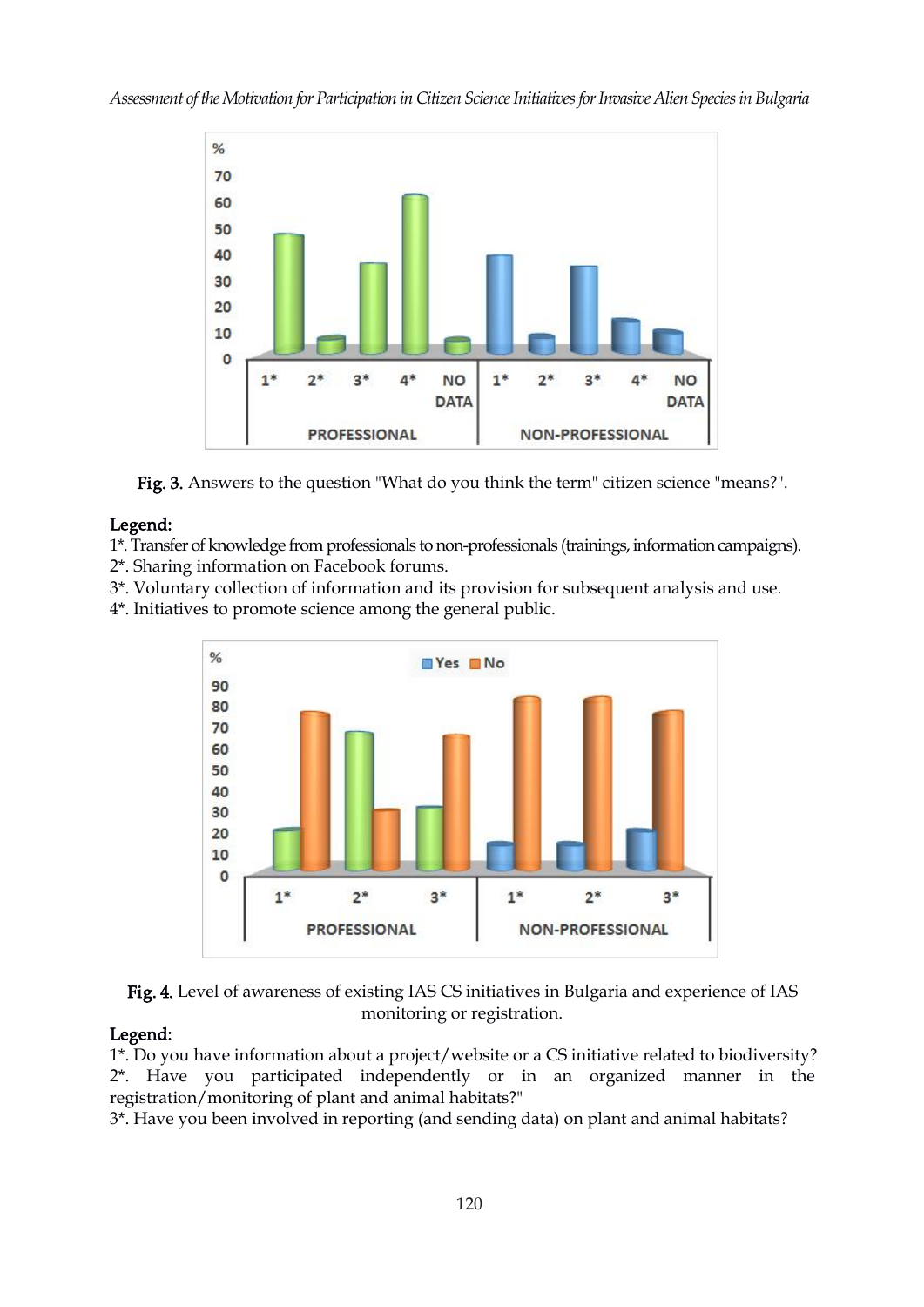

Fig. 5. Answers to the questio[n](https://orcid.org/0000-0002-7943-3049) "Indicate what would [m](https://orcid.org/0000-0003-0356-6555)otivate you to participate in [ci](https://orcid.org/0000-0003-2941-1746)tizen science initiatives".

### Legend:

- 1\*. Loss prevention for my business.
- 2\*. Prevent damage to my hobby.
- 3\*. Caring for nature.
- 4\*. Engaging the younger generation with the topic of threats to biodiversity.
- 5\*. To be connected with nature.
- 6\*. To learn more about nature.
- 7\*. To contribute to nature conservation.
- 8\*. To spend more time in nature.
- 9\*. To contribute to science.
- 10\*. To notice as many species as possible.
- 11\*. It gives meaning to my life.
- 12\*. To work in a team with other nature lovers.
- 13\*. Others.
- 14\*. No answer.



Fig. 6. Answers to the question "Give a reason why you would not participate in CS initiatives". Legend:

- 1\*. I have no time
- 2\*. I do not have enough information about such a possibility
- 3<sup>\*</sup>. I do not want to share information
- 4\*. Other

No answer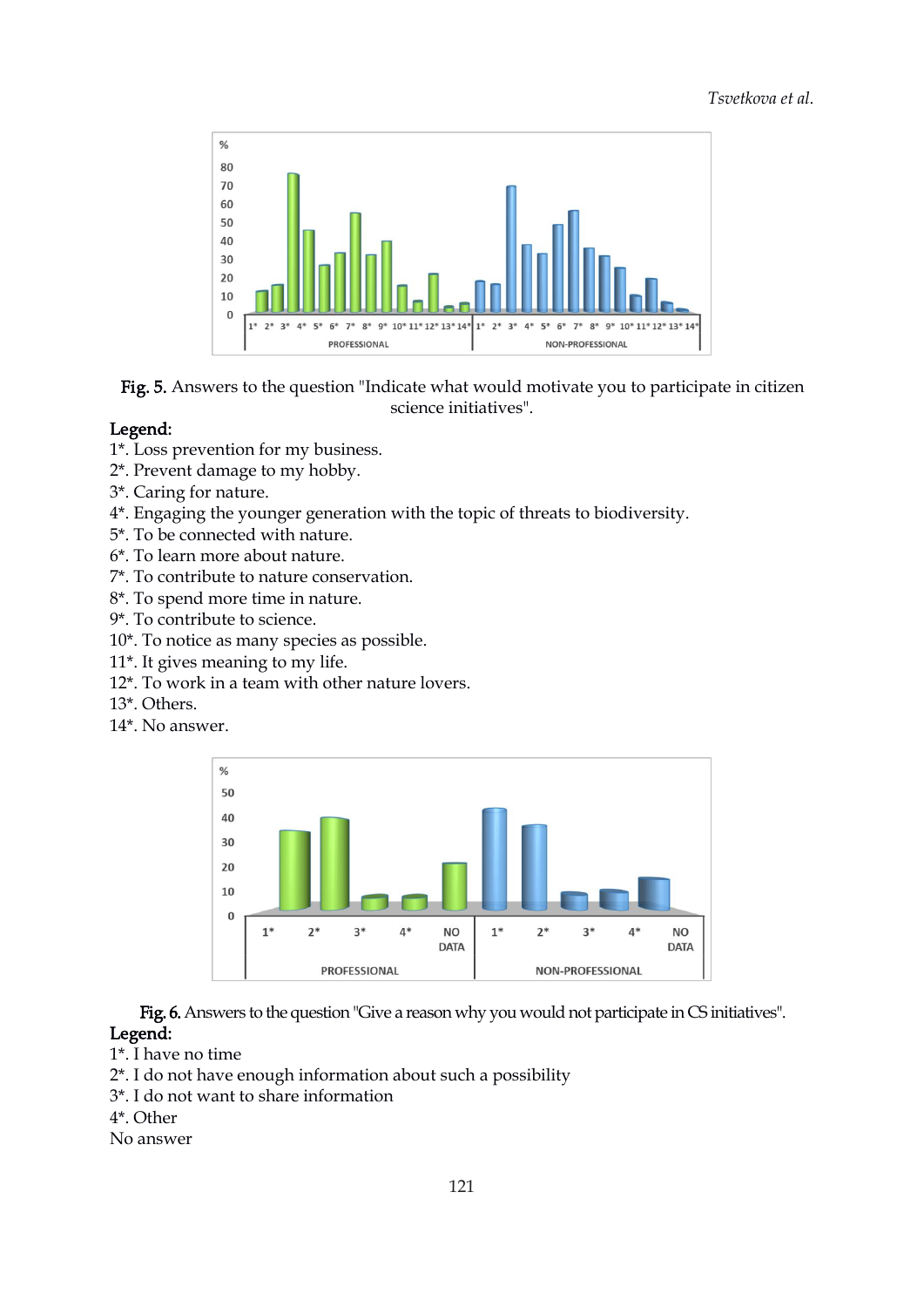

Fig. 7. Answers to the question "Indicate the most appropriate/convenient way for you to participate in citizen science initiatives".

#### Legend:

- 1\*. Independently.
- 2\*. Organized by NGOs.
- 3\*. Organized by ascientific institution.
- 4\*. Using mobile applications for smartphones.
- 5\*. Submitting data to internet forums/sites.
- 6\*. Filling in paper forms.
- 7\*. Other…
- 8\*. No answer.

The study focuses on young people, on whom the solution of environmental problems will depend in the future, including as a result of the IAS. Respondents say that the main motive for their participation in CS-related initiatives would be their personal contribution to environmental protection, as well as the opportunity to spend time in nature. The "new reality" that has emerged in recent years has contributed to the reduction of group initiatives, so participation in many projects is done independently, whether in online projects or environmental monitoring. This combined with a lack of awareness to deter potential participants who want to meet like minded people and join the CS volunteer community.

#### **Conclusions**

The main reasons for the low participation of citizens in CS initiatives are the lack of available information on the negative impact on biodiversity of the IAS, as well as the lack of tools and initiatives on these issues, which arewell promoted in Bulgaria. For most of the questions, the survey showed a similar attitude and motivation among both professionals and non-professionals.

#### Acknowledgments

The study was conducted within the project No. KP-06-COST-14 'State and perspectives of citizen science for invasive alien species in Bulgaria' funded by the National Scientific Fund of Bulgaria.

#### References

- Bancheva-Preslavska, H. & Bezlova, D. (2018). Efficiency of Long- and Short- Term Educational Activities for Environmental Protection in "Vrachansky Balkan" Nature Park. Ecologia Balkanica, <sup>10</sup>(2), 123-131.
- Bancheva-Preslavska, H. & Dallmer, J. (2020). Alternative Urban Eco Tours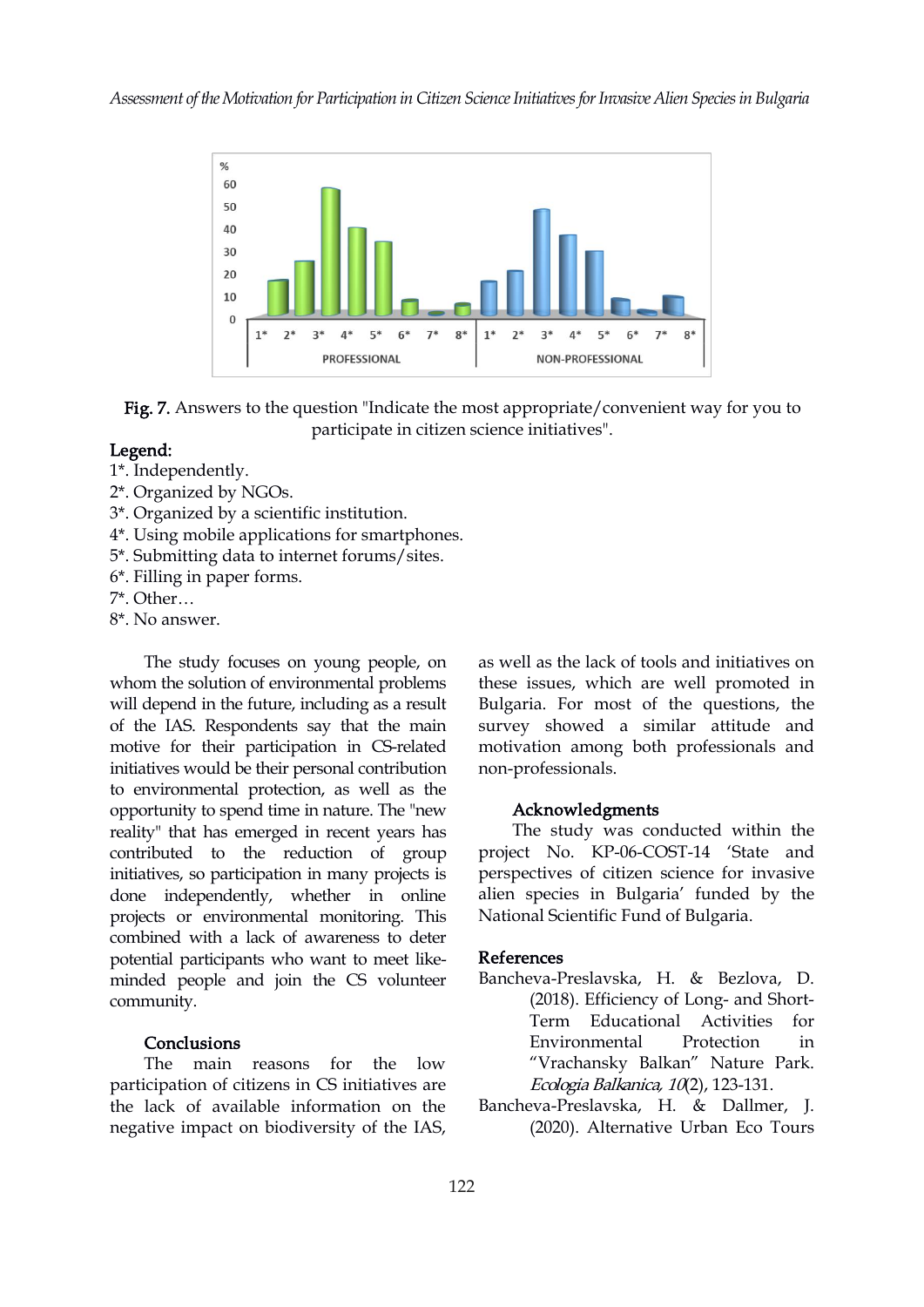for Responsible Consumption and Sustainability - the Example of Bulgaria. *European Journal of* collect Sustainable Development, 9(3), 416-424. doi: [10.14207/ejsd.2020.v9n3p416.](https://doi.org/10.14207/ejsd.2020.v9n3p416)

- Cardoso, A.C., Tsiamis, K., Gervasini, E., Schade, S., Taucer, F., Adriaens, T., Copas, K., Flevaris, S., Galiay, P., Jennings, E., Josefsson, M., López, B. C., Magan, J., Marchante, E., Montani, E., Roy, H., von Schomberg, R., See, L. & Quintas, M. (2017). Ci[tiz](https://orcid.org/0000-0002-7943-3049)en Science and Open Data: a model for Invasive Alien Species in Europe. Research Ideas and Outcomes 3: e14811. doi: [10.3897/rio.3.e14811.](https://doi.org/10.3897/rio.3.e14811)
- Crall, A. W., Jarnevich, C. S., Young, N. E., Panke, B. J., Renz, M. & Stohlgren, T. J. (2015), Citizen science contributes to our knowledge of invasive plant species distributions. *Biological* Invasions, 17, 2415-2427. doi: [10.1007/s10530-015-0885-4](https://doi.org/10.1007/s10530-015-0885-4).
- Ekholm, O., Hesse U., Davidsen M. & Kjøller M. (2009). The Study Design and Characteristics of the Danish National Health Interview Surveys. Scandinavian Journal of Public Health, 37, 758-765.
- Encarnação, J., Teodósio, M.A. & Morais, P. (2021). Citizen Science and Biological Invasions: A Review. Frontiers of Environmental Science, 8, 602980. doi: [10.3389/fenvs.2020.602980.](https://doi.org/10.3389/fenvs.2020.602980)
- EC. (2020). Biodiversity Strategy for 2030. Bringing nature back into our lives' of 20 May 2020, COM(2020). 380 final. Retrieved from [ec.europa.eu](https://ec.europa.eu/environment/strategy/biodiversity-strategy-2030_en).
- Hoel, A. & Dahl, T. I. (2019). Why bother? Van Brakel, Student motivation to participate in student evaluations of teaching. Assessment & Evaluation in Higher Education, 44(3), 361-378. doi: [10.1080/02602938.2018.1511969](https://doi.org/10.1080/02602938.2018.1511969).
- Johnson, B. A., Mader, A. D., Dasgupta, R. & Kumar, P. (2019). Citizen science and invasive alien species: An analysis of citizen science initiatives

information and communications technology (ICT) to invasive alien species observations. Global Ecology and Conservation, 21, e00812. doi: [10.1016/j.gecco.2019.e00812](https://doi.org/10.1016/j.gecco.2019.e00812).

- Pocock, M.J.O., Roy, H.E., Fox, R., Ellis, W.N. & Botham M. (2017). Citizen science and invasive alien species: Predicting the detection of the oak processionary moth Thaumetopoea moth recorders. [B](https://orcid.org/0000-0003-0356-6555)iological Conservation, <sup>208</sup>, [14](https://orcid.org/0000-0003-2941-1746)6-154. doi: [10.1016/j.biocon.2016.04.010.](https://doi.org/10.1016/j.biocon.2016.04.010)
- Roychowdhury, D. (2018). A comprehensive measure of participation motivation: Examining and validating the Activity and Leisure Motivation Scale (PALMS). Journal of Human Sport and Exercise, <sup>13</sup>(1), 231- 247. doi: [10.14198/jhse.2018.131.20](https://doi.org/10.14198/jhse.2018.131.20).
- Tasgin, A. & Tunc Y. (2018). Effective Participation and Motivation: An Investigation on Secondary School Students. World Journal of Education, 8(1), 58-74. doi: [10.5430/wje.v8n1p58](https://doi.org/10.5430/wje.v8n1p58).
- Trichkova, T., Paunović, M., Cogălniceanu, D., Schade, S., Todorov, M., Tomov, R., Stănescu, F., Botev, I., López- C., Gervasini, E., Hubenov, Z., Ignatov, K., Kenderov, M., Marinković, N., Mitton, I., Preda, C., Spinelli, F.A., Tsiamis, K. & Cardoso, A.C. (2021). Pilot Application of 'Invasive Alien Species in Europe' Smartphone App in the Danube Region. Water, 13, 2952. doi: [10.3390/w13212952](https://doi.org/10.3390/w13212952).
- W.H., Anderson, A.A., Mutatkar, R.K., Bakirtzief, Z., Nicholls, P., Raju, M.S. & Das- Pattanayak, R. K. (2006). The Participation Scale: Measuring a Key Concept in Public Health. Disability and Rehabilitation, 28, 193-203. doi: [10.1080/09638280500192785](https://doi.org/10.1080/09638280500192785).
- Wenemark, M., Persson, A., Brage, H.N., Svensson, T. & Kristenson M. (2011).